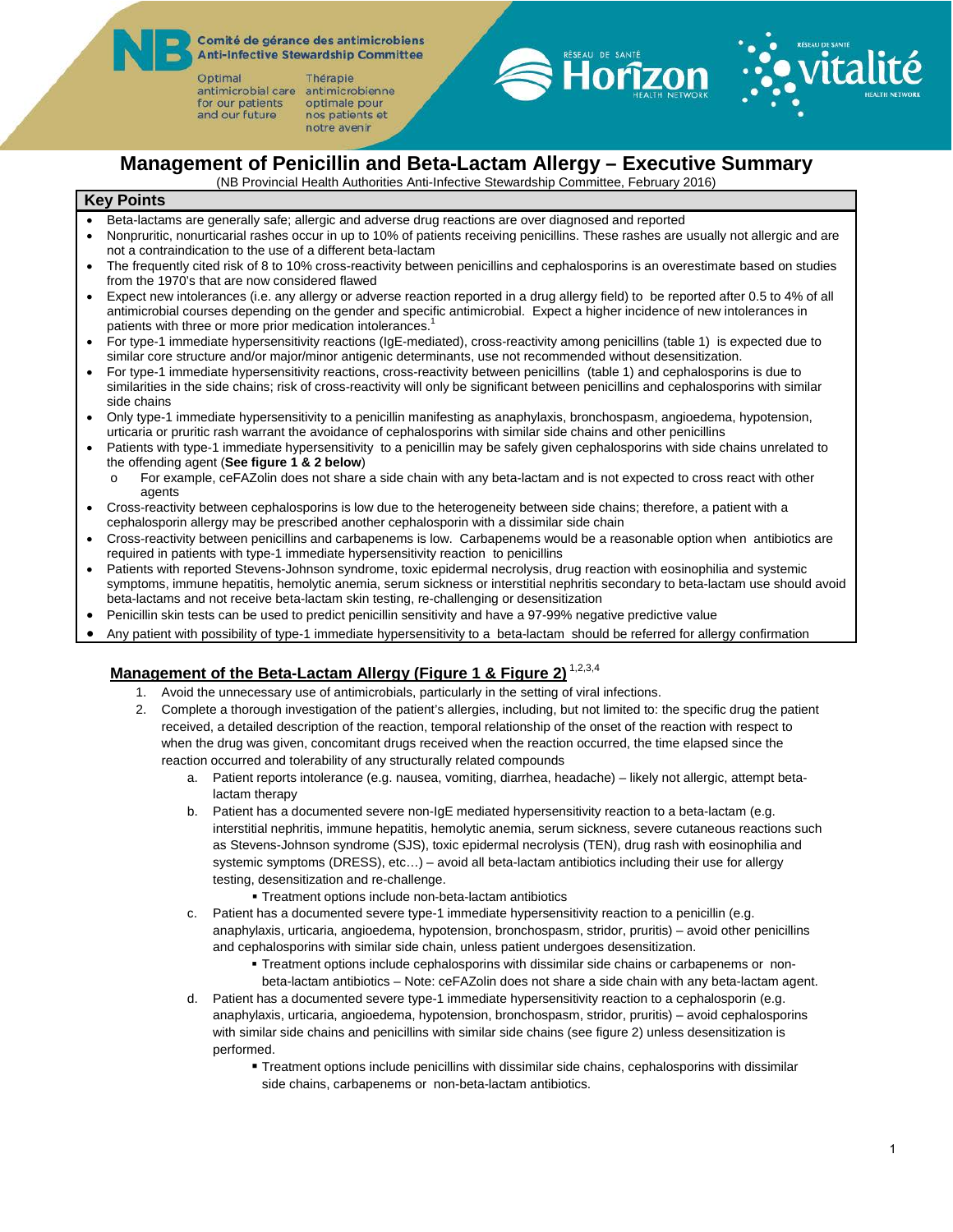

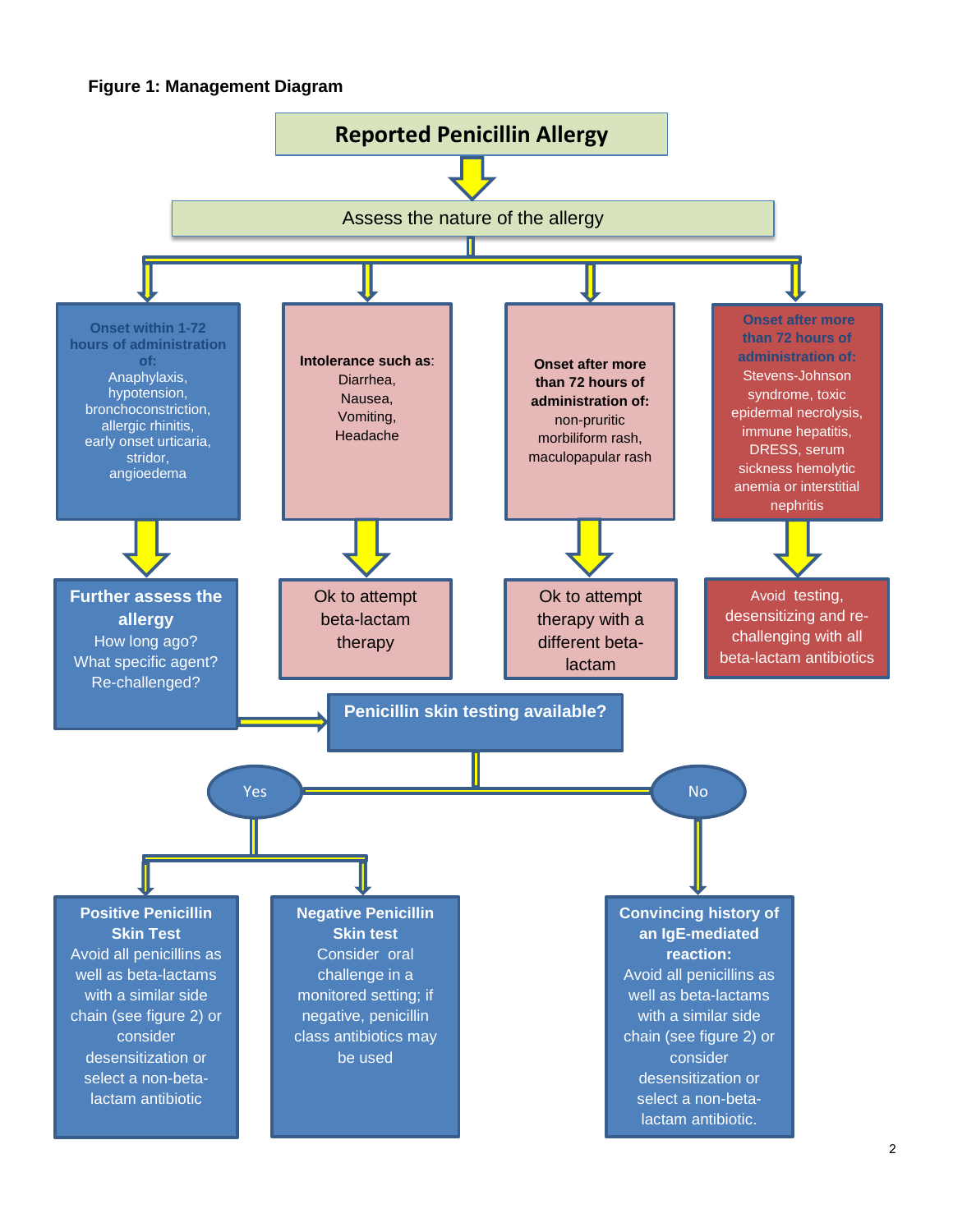Each '\*' in the matrix indicates side-chain and/or major/minor antigenic similarity between two antibiotics. For type-1 immediate hypersensitivity there is a risk of crossallergenicity between pairs due to similar side-chains and/or major/minor antigenic determinants, use NOT recommended without desensitization.

For example: a patient allergic to amoxicillin would likely manifest a reaction to ampicillin, cloxacillin, piperacillin, ticarcillin, cefadroxil, cephalexin, cefaclor and cefprozil but NOT to ceFAZolin, cefuroxime or cefTRIAXone, etc.

|                                                          |              | penicillin | amoxicillin | ampicillin | cloxacillin | piperacillin | ticarcillin | cefadroxil | <b>ceFAZolin</b> | cephalexin | cephalothin | cefaclor | cefprozil | cefuroxime | cefOXitin | cefixime | cefotaxime | cefTAZidime | cefTRIAXone | cefepime | meropenem | imipenem | ertapenem | aztreonam |
|----------------------------------------------------------|--------------|------------|-------------|------------|-------------|--------------|-------------|------------|------------------|------------|-------------|----------|-----------|------------|-----------|----------|------------|-------------|-------------|----------|-----------|----------|-----------|-----------|
| <b>PENICILLINS</b>                                       | penicillin   |            | *           | $\ast$     | *           | *            | $\ast$      |            |                  |            | $\ast$      |          |           |            | $\ast$    |          |            |             |             |          |           |          |           |           |
|                                                          | amoxicillin  | $\ast$     |             | *          | ☀           | *            | $\ast$      | $\ast$     |                  | $\ast$     |             | ☀        | $\ast$    |            |           |          |            |             |             |          |           |          |           |           |
|                                                          | ampicillin   | ☀          |             |            | ☀           | ☀            | ☀           | *          |                  | $\ast$     |             | ☀        | *         |            |           |          |            |             |             |          |           |          |           |           |
|                                                          | cloxacillin  | ☀          |             | ∗          |             | *            | *           |            |                  |            |             |          |           |            |           |          |            |             |             |          |           |          |           |           |
|                                                          | piperacillin | ☀          |             | ☀          | *           |              | *           |            |                  |            |             |          |           |            |           |          |            |             |             |          |           |          |           |           |
|                                                          | ticarcillin  | ☀          | ☀           | ☀          | ☀           | ☀            |             |            |                  |            |             |          |           |            |           |          |            |             |             |          |           |          |           |           |
| <b>IST</b><br><b>GENERATION</b><br><b>CEPHALOSPORION</b> | cefadroxil   |            | *           | *          |             |              |             |            |                  | $\ast$     |             | $*$      | $\ast$    |            |           |          |            |             |             |          |           |          |           |           |
|                                                          | ceFAZolin    |            |             |            |             |              |             |            |                  |            |             |          |           |            |           |          |            |             |             |          |           |          |           |           |
|                                                          | cephalexin   |            | $\ast$      | $\ast$     |             |              |             | $\ast$     |                  |            |             | *        | $\ast$    |            |           |          |            |             |             |          |           |          |           |           |
|                                                          | cephalothin  | $\ast$     |             |            |             |              |             |            |                  |            |             |          |           |            | *         |          | *          |             |             |          |           |          |           |           |
| 2ND                                                      | cefaclor     |            | ☀           | $\ast$     |             |              |             | *          |                  | $\ast$     |             |          | $\ast$    |            |           |          |            |             |             |          |           |          |           |           |
|                                                          | cefprozil    |            | *           | *          |             |              |             | $\ast$     |                  | $\ast$     |             | $\ast$   |           |            |           |          |            |             |             |          |           |          |           |           |
| <b>GENERATION</b><br><b>CEPHALOSPORIN</b>                | cefuroxime   |            |             |            |             |              |             |            |                  |            |             |          |           |            | $\ast$    |          |            |             |             |          |           |          |           |           |
|                                                          | cefOXitin    | $\ast$     |             |            |             |              |             |            |                  |            | *           |          |           | $\ast$     |           |          |            |             |             |          |           |          |           |           |
| <b>3RD</b><br><b>GENERATION</b><br><b>CEPHALOSPORIN</b>  | cefixime     |            |             |            |             |              |             |            |                  |            |             |          |           |            |           |          |            |             |             |          |           |          |           |           |
|                                                          | cefotaxime   |            |             |            |             |              |             |            |                  |            | $\ast$      |          |           |            |           |          |            |             | $*$         | ☀        |           |          |           |           |
|                                                          | cefTAZidime  |            |             |            |             |              |             |            |                  |            |             |          |           |            |           |          |            |             |             |          |           |          |           | *         |
|                                                          | cefTRIAXone  |            |             |            |             |              |             |            |                  |            |             |          |           |            |           |          | $\ast$     |             |             | ☀        |           |          |           |           |
| <b>4TH GEN CEPH</b>                                      | cefepime     |            |             |            |             |              |             |            |                  |            |             |          |           |            |           |          | $\ast$     |             | $\ast$      |          |           |          |           |           |
| <b>CARBAPENEMS</b>                                       | meropenem    |            |             |            |             |              |             |            |                  |            |             |          |           |            |           |          |            |             |             |          |           |          | ☀         |           |
|                                                          | imipenem     |            |             |            |             |              |             |            |                  |            |             |          |           |            |           |          |            |             |             |          |           |          |           |           |
|                                                          | ertapenem    |            |             |            |             |              |             |            |                  |            |             |          |           |            |           |          |            |             |             |          | ☀         |          |           |           |
| <b>Monobactam</b>                                        | aztreonam    |            |             |            |             |              |             |            |                  |            |             |          |           |            |           |          |            | *           |             |          |           |          |           |           |

# **Beta-lactam cross-allergy**